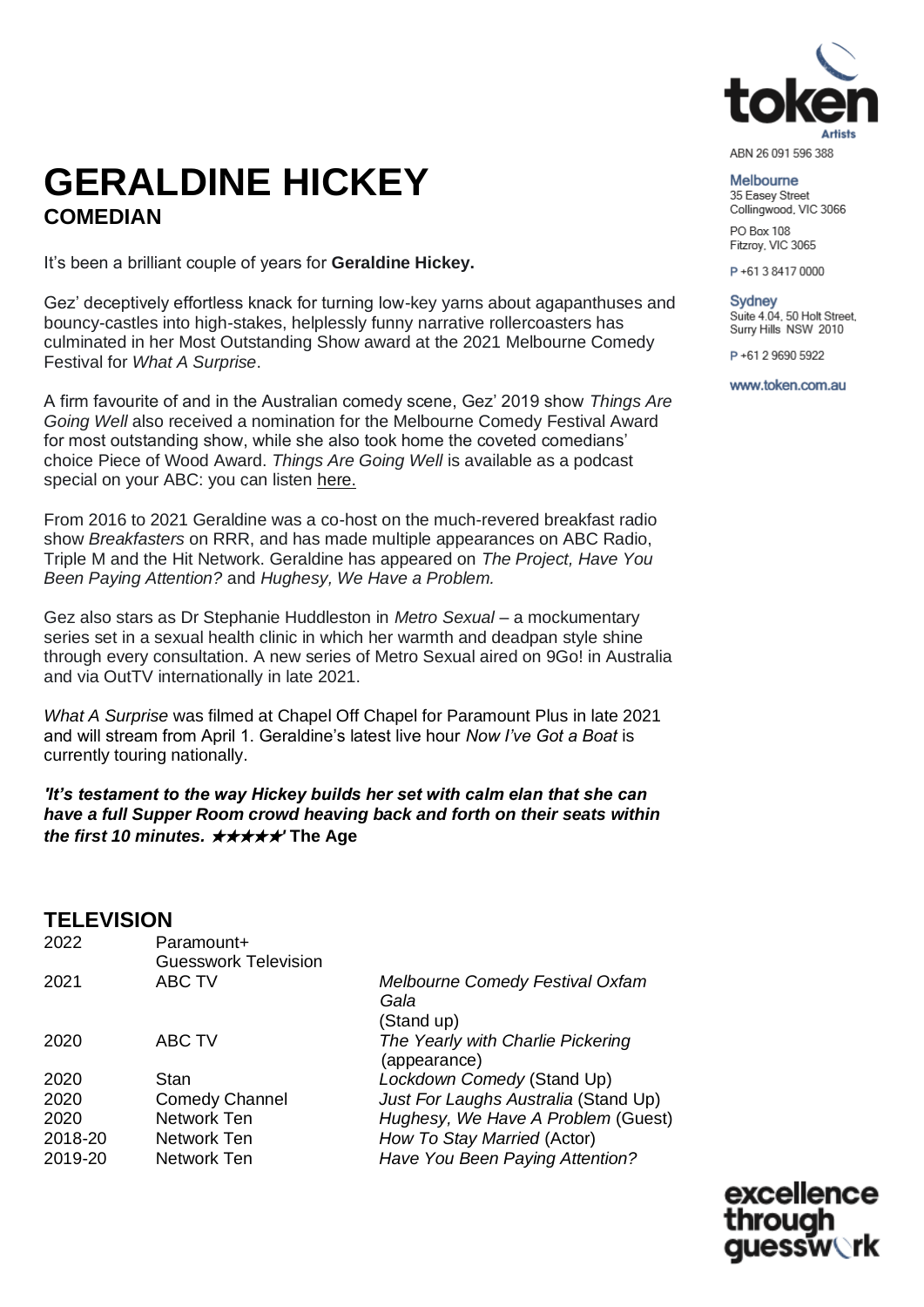

| ABN 26 091 596 388 |  |  |
|--------------------|--|--|
|                    |  |  |

### Melbourne

35 Easey Street Collingwood, VIC 3066

PO Box 108 Fitzroy, VIC 3065

P+61384170000

Sydney Suite 4.04, 50 Holt Street,<br>Surry Hills NSW 2010

P+61 2 9690 5922

www.token.com.au

| 2020    | <b>ABC Comedy</b>     | The F Word – International Women's<br>Day<br>Debate (Panellist) |
|---------|-----------------------|-----------------------------------------------------------------|
| 2019-21 | Network Ten           | The Project (Desk Appearances)                                  |
| 2019    | <b>Channel Nine</b>   | Metro Sexual (Actor)                                            |
| 2019    | <b>ABC TV</b>         | <b>Melbourne Comedy</b><br>Festival                             |
| 2018    | ABC TV                | Oxfam Gala (Stand Up)<br>Comedy Next Gen (Stand Up Special)     |
| 2018    | <b>ABC TV</b>         | <b>Melbourne Comedy Festival</b>                                |
|         |                       | Oxfam Gala (Stand Up)                                           |
| 2018    | <b>ABC TV</b>         | <b>Melbourne Comedy Festival</b>                                |
|         |                       | Upfront Gala (Stand Up)                                         |
| 2018    | <b>ABC TV</b>         | The Twelve J's of Chrismas (Actor)                              |
| 2018    | <b>ABC TV</b>         | <b>Back in Very Small Business (Actor)</b>                      |
| 2018    | <b>Channel Nine</b>   | True Story with Hamish & Andy (Actor)                           |
| 2017    | <b>ABC TV</b>         | Sammy J's Democratic Party (Guest)                              |
| 2017    | <b>ABC TV</b>         | Get Krack!n (Actor)                                             |
| 2016    | <b>ABC TV</b>         | Comedy Up Late (Stand Up)                                       |
| 2015-16 | Channel 31            | <b>About Tonight (Guest)</b>                                    |
| 2015    | <b>ABC TV</b>         | Sammy J & Randy in Ricketts Lane<br>(Actor)                     |
| 2015    | ABC TV                | Fancy Boy (Actor)                                               |
| 2014    | <b>ABC TV</b>         | It's a Date (Actor)                                             |
| 2014    | <b>SBS</b>            | Stand Up @ Bella Union (Stand Up)                               |
| 2013    | <b>ABC TV</b>         | The Time of Our Lives (Actor)                                   |
| 2012    | <b>ABC TV</b>         | Problems (Actor)                                                |
| 2011    | <b>ABC TV</b>         | <b>Bed of Roses (Actor)</b>                                     |
| 2010    | <b>ABC TV</b>         | The Librarians (Actor)                                          |
| 2007    | <b>Comedy Channel</b> | Stand Up Australia - Australia Day<br>Special (Stand up)        |
| 2006    | <b>Comedy Channel</b> | Stand Up Australia (Stand Up)                                   |

# **RADIO**

| 2016-21 | Triple R | <b>Breakfasters (Co-Host)</b> |  |
|---------|----------|-------------------------------|--|
| 2019-20 | Triple M | Drive (Regular Guest)         |  |
| 2015    | Triple R | The Downlow (Co-Host)         |  |
| 2009    | Triple M | Toast (Regular co-host)       |  |
| 2007    | Triple M | Get This (Guest co-Host)      |  |

# **LIVE SHOWS**

2020-21 *What A Surprise* – Solo Show Perth Fringe, Adelaide Fringe Festival, Brisbane Comedy Festival, Comedy Store Sydney, Melbourne Comedy 2021 Hannah Gadsby & Friends – Line Up Show Sidney Myer Music Bowl 2021 Chicksal 500 – Line Up Show

> excellence through **guessw**्rk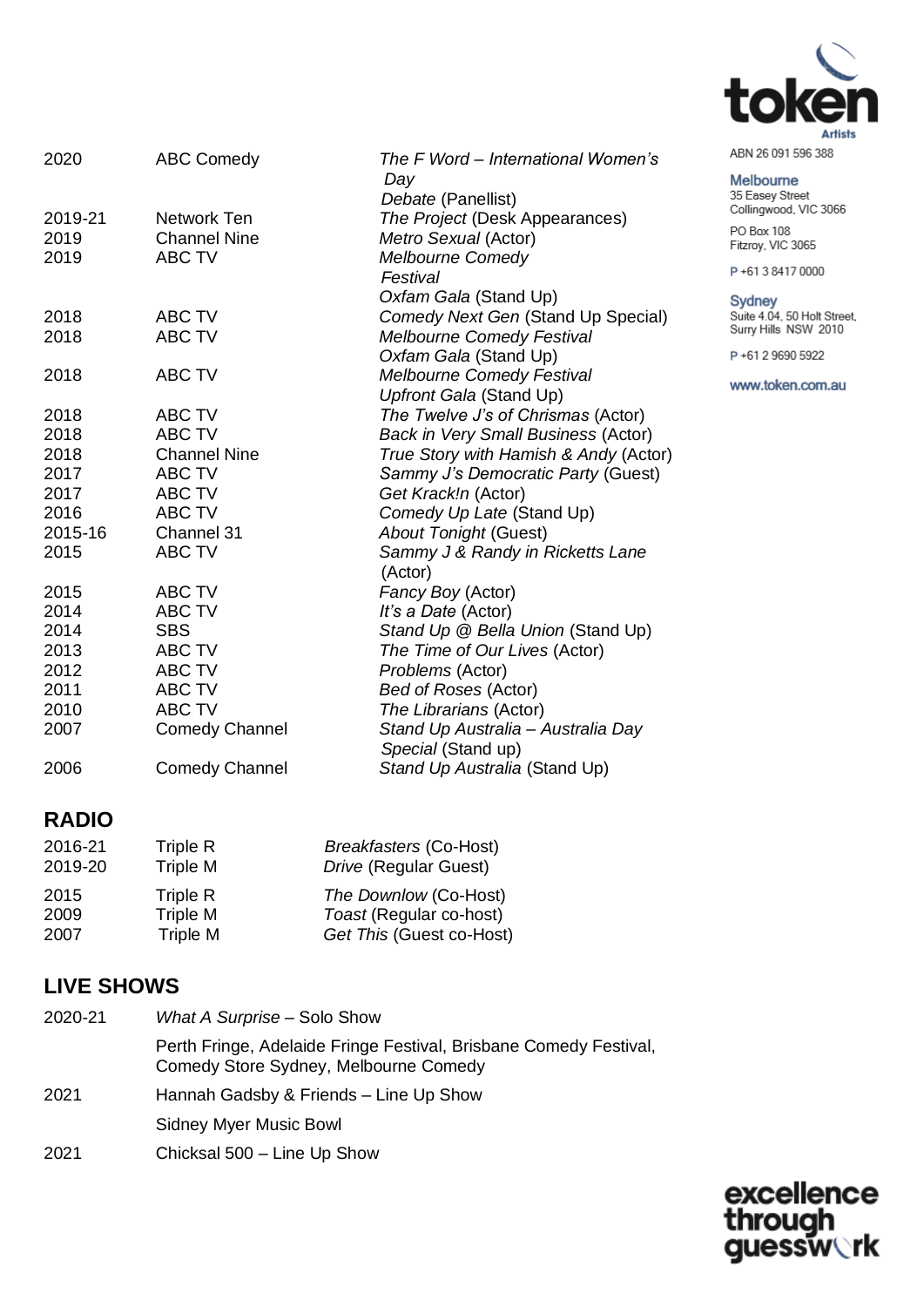

#### ABN 26 091 596 388

#### Melbourne 35 Easey Street

Collingwood, VIC 3066 PO Box 108

Fitzroy, VIC 3065

P+61384170000

## Sydney Suite 4.04, 50 Holt Street,<br>Surry Hills NSW 2010

P+61 2 9690 5922

www.token.com.au

### Adelaide Fringe

| 2019    | Things Are Going Well - Solo Show<br>Melbourne International Comedy Festival, Melbourne Fringe,<br><b>Comedy Store Sydney</b>                                                  |
|---------|--------------------------------------------------------------------------------------------------------------------------------------------------------------------------------|
| 2018    | Plucky - Solo Show<br>Melbourne International Comedy Festival                                                                                                                  |
| 2017    | Smithereens - Solo Show<br>Melbourne International Comedy Festival                                                                                                             |
| 2015-16 | Winner! - Solo Show<br>Melbourne Fringe, Melbourne International Comedy Festival                                                                                               |
| 2014-15 | Listen Out For The Castanets - Solo Show<br>Melbourne Fringe, Adelaide Feast Festival, FringeWorld Perth,<br>Brisbane Comedy Festival, Melbourne International Comedy Festival |
| 2013    | Love or a Slab of Fudge - Solo Show<br><b>Melbourne International Comedy Festival</b>                                                                                          |
| 2011-13 | Turns out I do like Sundried Tomatoes - Solo Show<br>Adelaide Feast, Adelaide Fringe, Melbourne International Comedy<br>Festival, Sydney Mardi Gras Festival                   |
| 2011    | Swings and Roundabouts - Solo Show<br><b>Melbourne International Comedy Festival</b>                                                                                           |
| 2010    | Hammer and Tong - Solo Show<br>Melbourne International Comedy Festival                                                                                                         |
| 2009-10 | Lorraine's Hair and Face - Solo Show<br>Melbourne Fringe, Melbourne International Comedy Festival                                                                              |
| 2008    | Geraldine Hickey is Miss Guided - Solo Show<br><b>Melbourne International Comedy Festival</b>                                                                                  |
| 2007    | Truckers Daughter - Solo Show<br>Melbourne International Comedy Festival                                                                                                       |
| 2005-08 | One Week In Paradise - Solo Show<br>Edinburgh Fringe, Melbourne Fringe, Melbourne International<br><b>Comedy Festival</b>                                                      |
|         |                                                                                                                                                                                |

# **PODCASTS**

2020 The Guilty Feminist Guest Co-Host (2 eps) 2020 ABC Comedy Presents *Everything Is Going Well* (Stand Up)

# **OTHER NOTABLE WORK**

- 2020-21 Laugh Out Proud, Mardi Gras Gala (Comedy Spot) 2021 Geraldine Hickey and Friends – Line Up Show for Melbourne Comedy Festival Digital Program
- 2020 The Stand Up Sessions (Victoria Together/MICF)
- 2020 Delivered Live (Comedy Spot)

excellence through **guessw**्rk